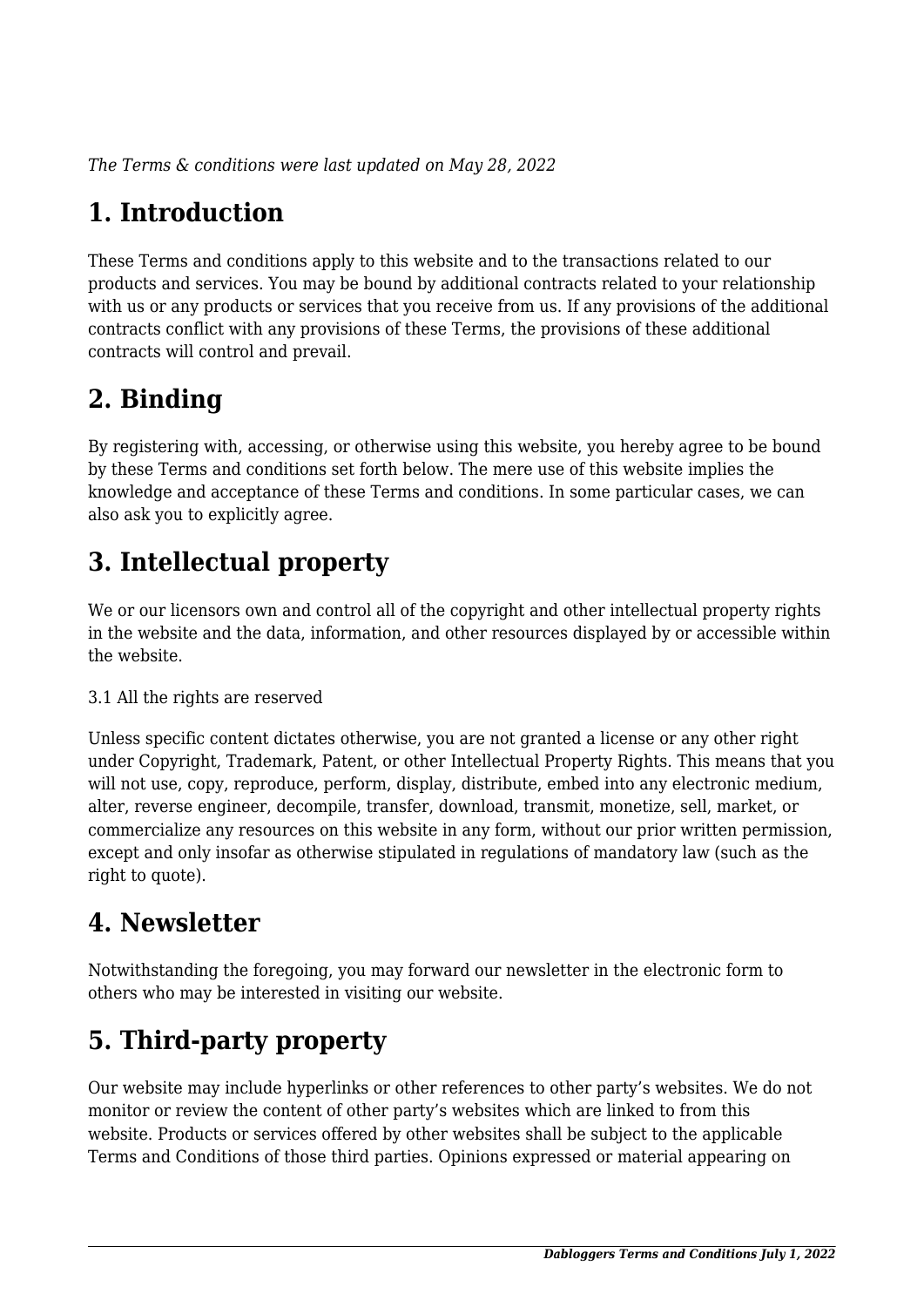those websites are not necessarily shared or endorsed by us.

We will not be responsible for any privacy practices or content of these sites. You bear all risks associated with the use of these websites and any related third-party services. We will not accept any responsibility for any loss or damage in whatever manner, however caused, resulting from your disclosure to third parties of personal information.

# **6. Responsible use**

By visiting our website, you agree to use it only for the purposes intended and as permitted by these Terms, any additional contracts with us, and applicable laws, regulations, and generally accepted online practices and industry guidelines. You must not use our website or services to use, publish or distribute any material which consists of (or is linked to) malicious computer software; use data collected from our website for any direct marketing activity, or conduct any systematic or automated data collection activities on or in relation to our website.

Engaging in any activity that causes, or may cause, damage to the website or that interferes with the performance, availability, or accessibility of the website is strictly prohibited.

# **7. Idea submission**

Do not submit any ideas, inventions, works of authorship, or other information that can be considered your own intellectual property that you would like to present to us unless we have first signed an agreement regarding the intellectual property or a non-disclosure agreement. If you disclose it to us absent such written agreement, you grant to us a worldwide, irrevocable, non-exclusive, royalty-free license to use, reproduce, store, adapt, publish, translate and distribute your content in any existing or future media.

### **8. Termination of use**

We may, in our sole discretion, at any time modify or discontinue access to, temporarily or permanently, the website or any Service thereon. You agree that we will not be liable to you or any third party for any such modification, suspension or discontinuance of your access to, or use of, the website or any content that you may have shared on the website. You will not be entitled to any compensation or other payment, even if certain features, settings, and/or any Content you have contributed or have come to rely on, are permanently lost. You must not circumvent or bypass, or attempt to circumvent or bypass, any access restriction measures on our website.

# **9. Warranties and liability**

Nothing in this section will limit or exclude any warranty implied by law that it would be unlawful to limit or to exclude. This website and all content on the website are provided on an "as is" and "as available" basis and may include inaccuracies or typographical errors. We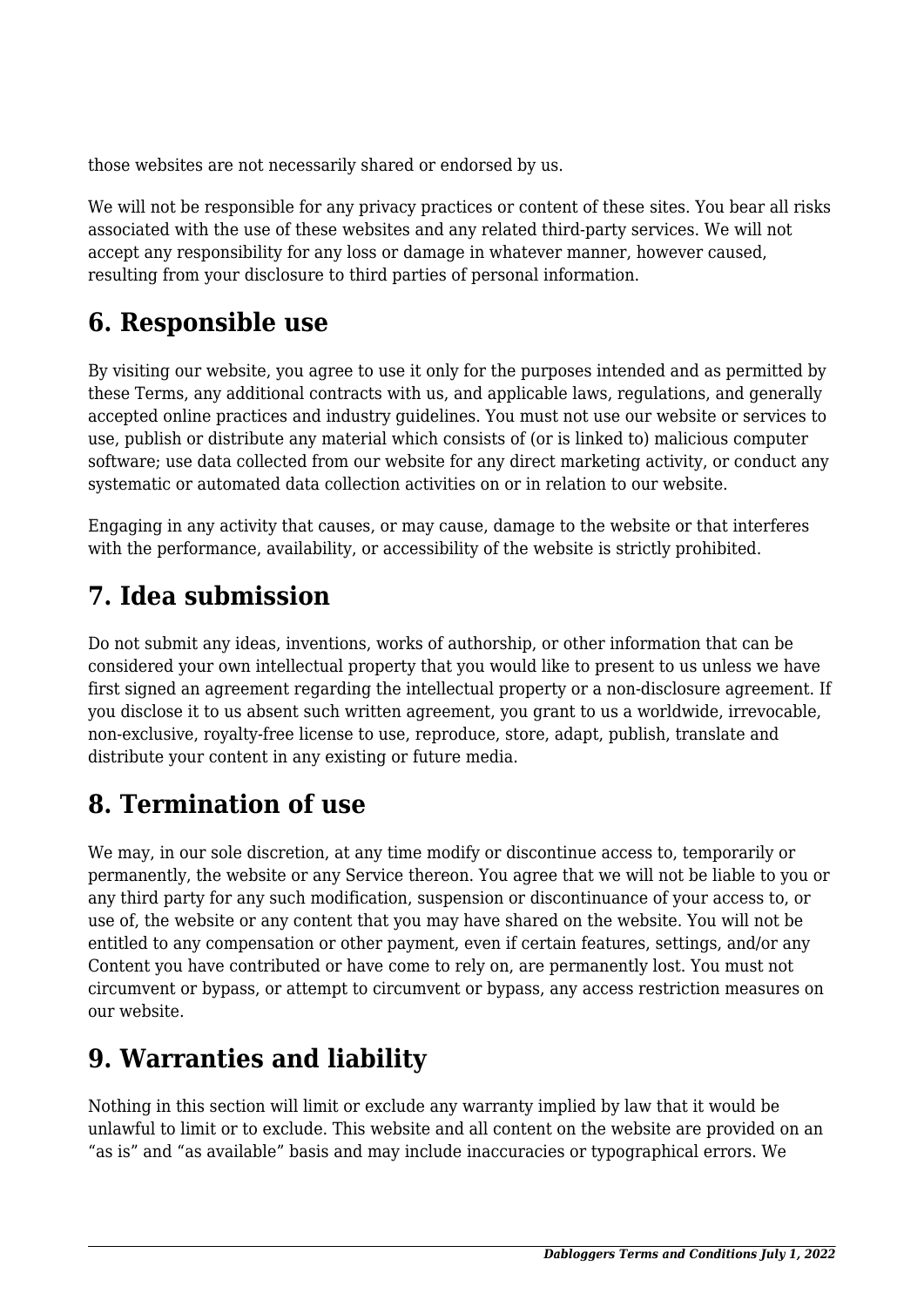expressly disclaim all warranties of any kind, whether express or implied, as to the availability, accuracy, or completeness of the Content. We make no warranty that:

- this website or our content will meet your requirements;
- this website will be available on an uninterrupted, timely, secure, or error-free basis.

Nothing on this website constitutes or is meant to constitute, legal, financial or medical advice of any kind. If you require advice you should consult an appropriate professional.

The following provisions of this section will apply to the maximum extent permitted by applicable law and will not limit or exclude our liability in respect of any matter which it would be unlawful or illegal for us to limit or to exclude our liability. In no event will we be liable for any direct or indirect damages (including any damages for loss of profits or revenue, loss or corruption of data, software or database, or loss of or harm to property or data) incurred by you or any third party, arising from your access to, or use of, our website.

Except to the extent any additional contract expressly states otherwise, our maximum liability to you for all damages arising out of or related to the website or any products and services marketed or sold through the website, regardless of the form of legal action that imposes liability (whether in contract, equity, negligence, intended conduct, tort or otherwise) will be limited to the total price that you paid to us to purchase such products or services or use the website. Such limit will apply in the aggregate to all of your claims, actions and causes of action of every kind and nature.

### **10. Privacy**

To access our website and/or services, you may be required to provide certain information about yourself as part of the registration process. You agree that any information you provide will always be accurate, correct, and up to date.

We have developed a policy to address any privacy concerns you may have. For more information, please see our Privacy Statement and our Cookie Policy.

### **11. Export restrictions / Legal compliance**

Access to the website from territories or countries where the Content or purchase of the products or Services sold on the website is illegal is prohibited. You may not use this website in violation of export laws and regulations of Pakistan.

#### **12. Assignment**

You may not assign, transfer or sub-contract any of your rights and/or obligations under these Terms and conditions, in whole or in part, to any third party without our prior written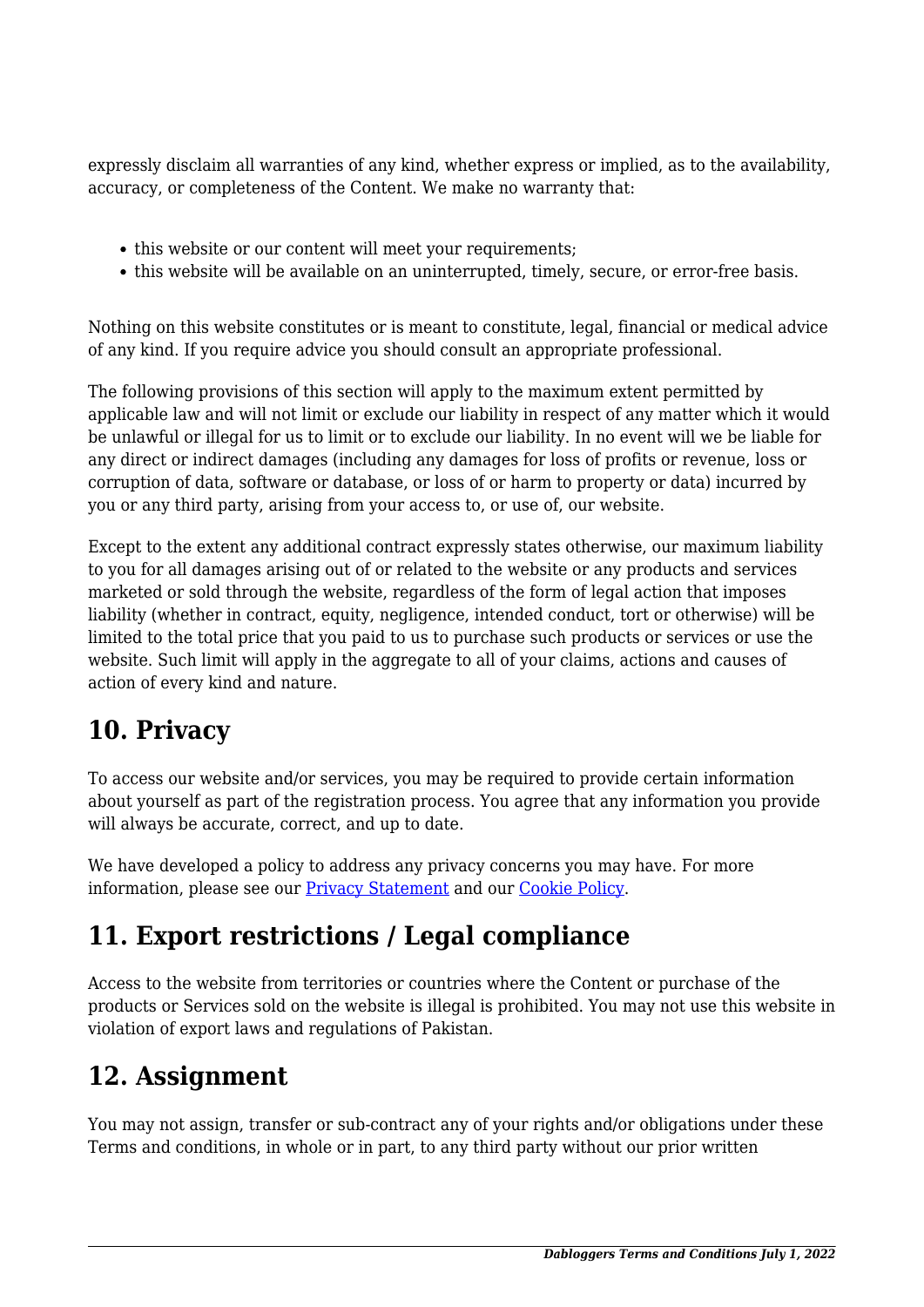consent. Any purported assignment in violation of this Section will be null and void.

### **13. Breaches of these Terms and conditions**

Without prejudice to our other rights under these Terms and Conditions, if you breach these Terms and Conditions in any way, we may take such action as we deem appropriate to deal with the breach, including temporarily or permanently suspending your access to the website, contacting your internet service provider to request that they block your access to the website, and/or commence legal action against you.

### **14. Indemnification**

You agree to indemnify, defend and hold us harmless, from and against any and all claims, liabilities, damages, losses and expenses, relating to your violation of these Terms and conditions, and applicable laws, including intellectual property rights and privacy rights. You will promptly reimburse us for our damages, losses, costs and expenses relating to or arising out of such claims.

### **15. Waiver**

Failure to enforce any of the provisions set out in these Terms and Conditions and any Agreement, or failure to exercise any option to terminate, shall not be construed as waiver of such provisions and shall not affect the validity of these Terms and Conditions or of any Agreement or any part thereof, or the right thereafter to enforce each and every provision.

# **16. Language**

These Terms and Conditions will be interpreted and construed exclusively in English. All notices and correspondence will be written exclusively in that language.

# **17. Entire agreement**

These Terms and Conditions, together with our privacy statement and cookie policy, constitute the entire agreement between you and Bilal Said in relation to your use of this website.

# **18. Updating of these Terms and conditions**

We may update these Terms and Conditions from time to time. It is your obligation to periodically check these Terms and Conditions for changes or updates. The date provided at the beginning of these Terms and Conditions is the latest revision date. Changes to these Terms and Conditions will become effective upon such changes being posted to this website. Your continued use of this website following the posting of changes or updates will be considered notice of your acceptance to abide by and be bound by these Terms and Conditions.